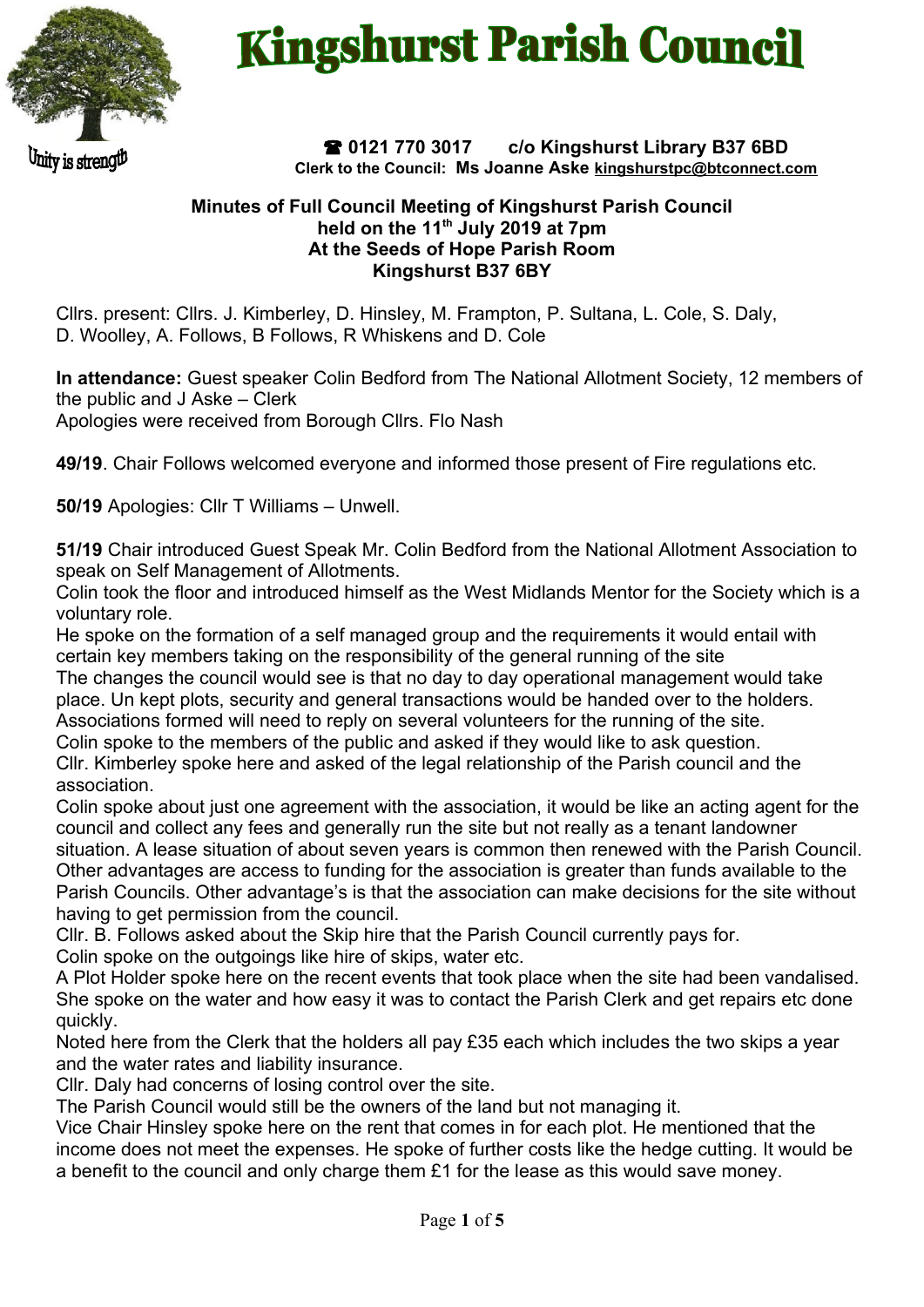The second part he wanted to convey is that the seven year lease is a protection of the land. The lease would be set up legally by the National Association.

Cllr. B. Follows thought that the self management may result in holders paying more for running the site.

Colin spoke here and said holders would have more work to do but it is unlikely they would have to pay more. Colin was unable to answer some questions as he hadn't seen the site.

A constitution will be written up using a template from National association of Allotments Society. This would be approved by the Association formed.

Cllr. Whiskens spoke here and said he personally thinks that the holders should have a separate meeting and then shared their collective views with the Parish Council.

Holders spoke on the vandalism of late and individual hardships that affected them.

Issues such as this can be brought to a meeting with all the holders and share their views before any decisions are made.

The meeting started to lean towards the hardships of the vandalism the police crime numbers and no one going through the chair to speak.

Chair Follows brought order back to the meeting.

Cllr. Sultana asked about the subscription to the association that the holders already pay. He asked if it covered the vandalism of the sheds etc.

Colin replied that it was only liability insurance that is covered not property.

More questions on the insurance arose.

Cllr. Kimberley moved a motion, one that we thank Colin for attending and that at some point to forward the templates for the constitution and lease for an association to be formed.

Secondly that the allotment working party arrange to meet up with all the allotment holders in a separate meeting to discuss a way forward. Chair Follows asked the council if they agreed.

Cllr. Daly enquired if the holders wanted the association before the motion was agreed. Cllr. Hinsley had previously spoken to plot holders regarding the association and believed that most were happy to form one. He said he believes it would be beneficial.

Further questions to Colin proceeded regarding the number of members need to form. Certain key people such as a Chair, secretary treasurer etc would need to be formalised reported Colin. He also said he would be quite happy to attend the meeting with the holders and the working party of the council.

As the motion was interrupted Chair Follows asked for all those in favour of the motion. Majority agreed. Cllr. Woolley abstained from the agreement to the motion.

Chair asked if David Hinsley and Mark could get together and organise a meeting with the Clerk. Cllr. Whiskens asked if a security risk assessment had been put into place at the site.

Members of the public and Councillors continued to discuss on the vandalism that had occurred recently. It was established that a gate had now been taken out and a fence replaced it.

Chair thanked Colin Bedford for taking the time to volunteer to come along and speak.

Six members of the public left along with the guest speaker at 7.38 pm.

52/19 To approve and pass the minutes of the Full Council Meeting held on 13<sup>th</sup> June 2019 **Resolved:** that the Full Council minutes of the meetings held on 13<sup>th</sup> June 2019 and the Private and Confidential minutes of the same date, that having been circulated and read were signed as a true record and both sets of minutes passed.

**53/19 To receive reports:** Chair asked Cllr. David Cole for his Borough Councillor report. Cllr. Cole spoke on the upcoming meeting with West Midlands Transport and National Express, along with Fordbridge Town and Smiths Wood Parish Councillors on 26<sup>th</sup> July 2019 at 7pm. Cllr. Cole had been working for 26 Months regarding the cutting of certain bus routes in and around Kingshurst. The meeting will give residents the opportunity to discuss the hardships the cutting of certain services has impacted on them. David had secured some of the routes to be returned for and new services for September and timetables will be out before then. He asked that all attend the meeting.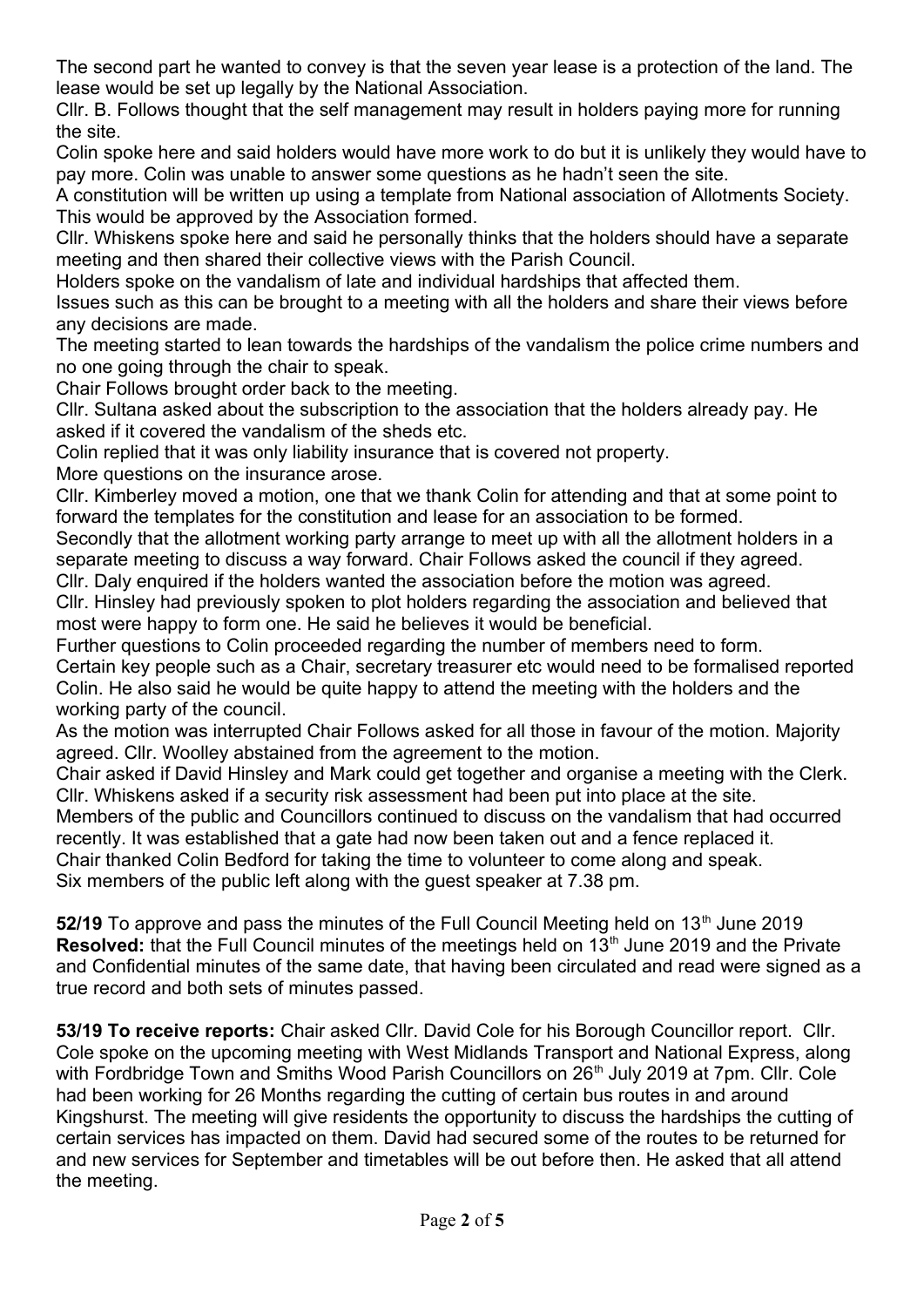Chair Follows asked David on the regeneration of the Parade. The cabinet were meeting that evening regarding the plans and consultations.

Cllr. Kimberley requested that the KPC invite Cllr. Ian Courts to the next meeting. He spoke on the meeting from last year and he had said he would return. Clerk to invite him to the September meeting or October.

**54/19. Public Participation:** To adjourn to allow public participation for 15 minutes.

Residents are invited to give their views and question the Parish Council on issues

On this agenda, or raise issues for future consideration at the discretion of the

Chairman. Members of the public may not take part in the Parish Council meeting itself.

Member of the public reported that the Park swings were only replaced with two swings on each set.

Cllr David Cole will go and investigate and take photos as he was under the impression they had all been replaced.

Member of the public also mentioned the see saw has still not been replaced.

Cllr. David Cole spoke of a future meeting with Chris Barr of SMBC and he will take Chris down to the site.

The member of the public referred to the blanket weed on the lake and that he had reported this in the first sighting to SMBC. He is appalled that it was left to get to a dangerous point for the wild life. He also spoke on the inlet and outlet of the lake being blocked.

Cllr. Sultana responded to the member of the public with information regarding an email to Chris Barr and their ecologists'. A meeting to show the conditions of the algae and get a proactive plan for each year will be discussed as the first reply from SMBC had said they were not concerned. The member of the public explained how the wild life are not surviving the blanket weed.

Cllr. B. Follows said that as a council we should write too to complain. All agreed.

Member of the public that lives on the Parade reported that the gates of the Parade were locked one evening before 8pm. A customer from Cosco's used her home to get out of the Parade. The member of the public will give details of the day and time to the Clerk for an official complaint letter to be sent.

The same member of the public also mentioned the theft of a paddling pool from the little play park by the parade. Other items have also been stolen. Video evidence was asked for by the residents but they were told by SMBC it was not available to her and so she was unable to report it to the police. Cllr. B. Follows asked her to please still report the crime and police can get the video evidence.

**55/19** Finance:

55.1 The Full Council agreed to the report of the RFO and the approval of payments for July of £3250.73. August payments were actioned and will be retrospectively passed in September 55.2 The Full Council agreed to purchase a bench for retirement plaque to B. Mulready for long service at £409 to be placed on the allotments.

## **56/19 Events To receive and approve reports from KPC Events working party and make decisions as appropriate.**

56.1 The minutes of this meeting had only been received by one member so they will be presented again in September for approval.

56.2 Cllr. Daly and Cllr. B. Follows reported of the earlier working party meeting.

Clerk was actioned to organise a mini event for either the  $20<sup>th</sup>$  July or  $26<sup>th</sup>$  July ion Babbs mill Park. To contact Paul Gooch for fairground equipment of six to eight rides and to contact SMBC for the use of the event on the Park. An event for the  $20<sup>th</sup>$  has been organised called the Big Lunch. KPC can join this as part of the celebrations.

Cllr. Sultana spoke also on the 10<sup>th</sup> August a free Nature Tour run by local voluntary community groups will take place from 12 noon. Paul also mentioned that the last Saturday of every month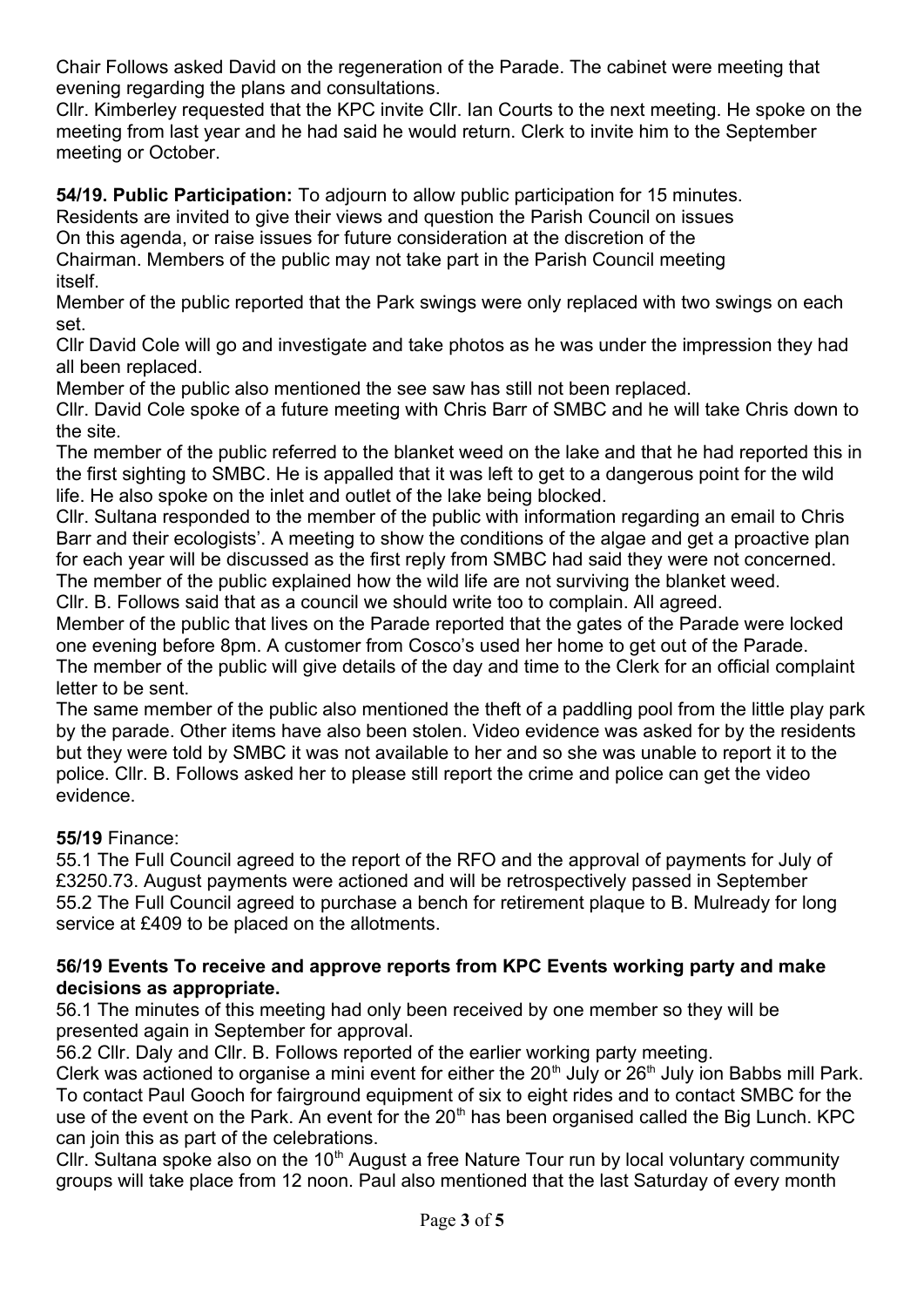litter picking takes place. Any person wishing to pick up litter on a different day can collect bags etc from the Kingshurst Library.

Cllr. David Cole mentioned in the autumn there will be a Bat Walk.

Cllr. B Follows asked again regarding the actions for the mini event day.

All agreed for the Clerk once the Clerk get confirmation that Paul Gooch can supply the fairground equipment an extra ordinary meeting will need to be called and correspondence by email.

## **57/19 Allotments: To receive and approve reports from KPC Allotments Committee and make decisions as appropriate**.

57.1 A decision to organise a meeting with allotment holders to discuss the possibility of self management will be organised and templates from the National Association of Allotment Society legal paperwork will be looked into.

Cllr. Hinsley gave an update of allotment procedures:

New lock with keys to be purchased. It was proposed by Cllr. David Cole and seconded by Cllr. B. Follows and All agreed for Cllr. Hinsley to purchase a good quality lock and get the keys cut for all the holders. A sum of £40 for the lock and £75 for the keys to be cut.

Cllr. Frampton will give the receipt for £6 to the Clerk for reimbursement.

**58/19 Transport and Environmental:** Cllr. D Cole mentioned briefly the meeting schedules with the transport companies of the busses in the area.

Cllr. Sultana briefly mentioned the litter picking and the amount of bags collected and the report of the emails with Chris Barr regarding the blanket weed on Babbs Mill.

Chair Follows made a motion to approve Paul to liaise with Chris Barr of SMBC on the environmental issues. All in favour.

**59/19 KPC Documents/legislations to be discussed and make decisions as appropriate.** The Pavilions management had recently been in touch regarding the plans to move the changing room to the old pavilion site by the bowling green and demolish the old building. The drawing had recently been received.

Cllrs spoke on the already improved asset of the Pavilions. Invites to councillors have been received to have a look around.

More information on the changing rooms plans will be discussed at a further date. Chair Follows briefly discussed here the recent WALC meeting informing those there regarding information if travellers form an illegal encampment on your land. The Clerk has a copy of the information in her office.

Cllr. Hinsley can put the information on the Website if all agreed. All agreed.

Cllr. B. Follows asked to be excused from the meeting briefly.

Cllr. Hinsley asked for agreement for all events to be posted up on the KPC website. All agreed.

**60/19 Information items:** To receive and discuss items for information and comment/action if appropriate.

60/1 Correspondence and emails. All councillors receive a list of emails and post before the meeting.

Clerk mentioned the Pavilions emails regarding a resident complaining directly to Cllr. Sultana and Cllr. Brain on construction noise and the cutting down of mature trees. The KPC had been informed that the noise was continued from 7am to 7pm seven days a week and the mature trees were on the Pavilions land. The Pavilions management informed the councillors otherwise.

Discussions took place on workers generally starting at 7pm but not doing anything noise related until after 8am. Issues relating to complaints directly to councillors were discussed.

Clerk secondly read out a letter received by Jane Procock Lieutenant/Treasurer of 1<sup>st</sup> Kingshurst Girls Brigade. Requesting a donation towards a costing of £290 for a day out to Tamworth Bowling Alley. An application form for a grant/donation will be posted on to the Kingshurst Girls brigade. All agreed.